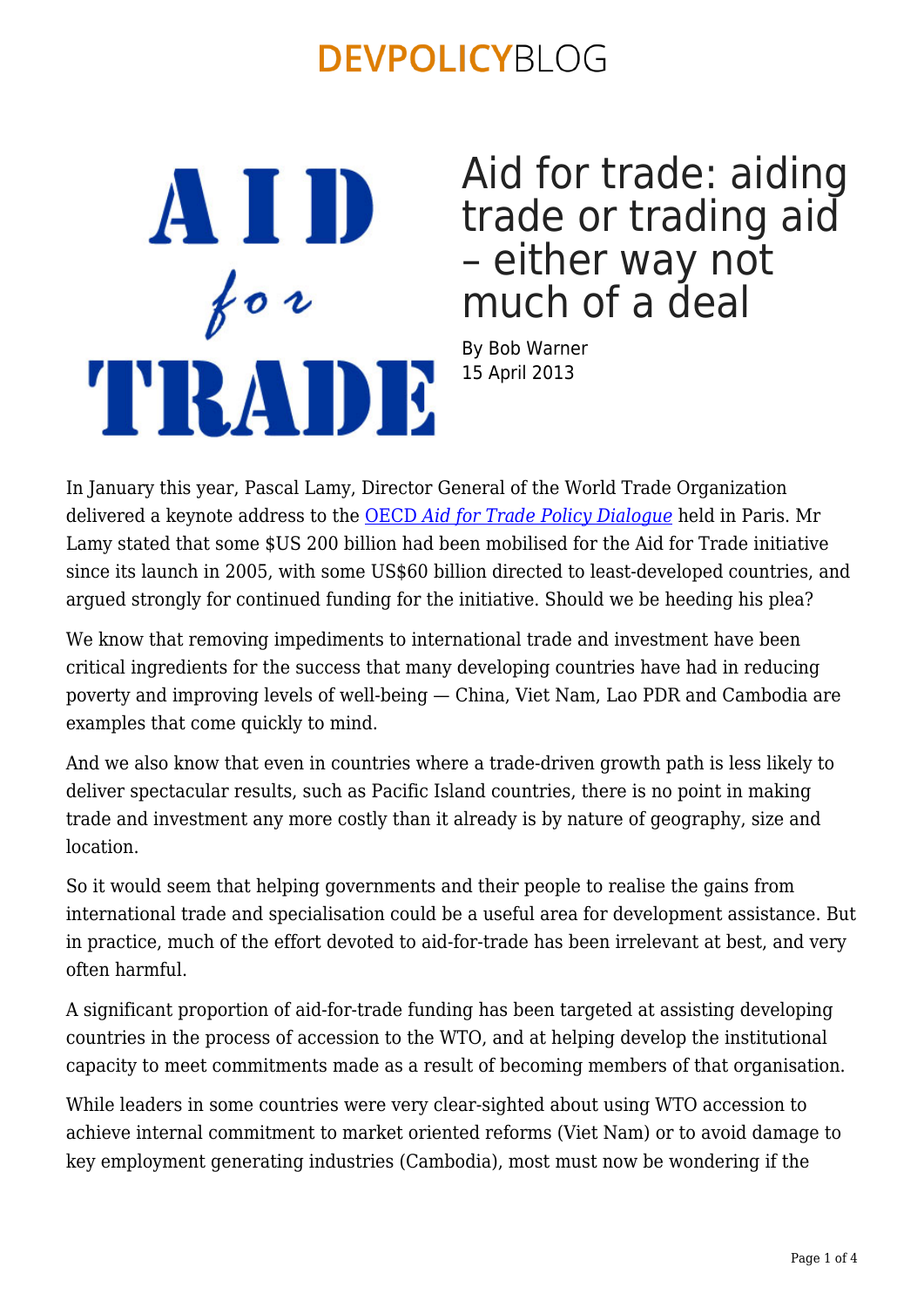effort was worth it. But the process has left a more damaging on-going legacy. It has inculcated a terribly distorted mercantilist view of the benefits of trade and a corrupted understanding of the extent to which we need other countries to act collectively to reduce trade barriers for liberal trade policies to be in the national interest.

(Thirty years ago, in an address to the ACT Economics Society, Jan Tumlir, then Chief Economist at the secretariat of the precursor of the WTO, the GATT, elegantly described the misconception pervading the GATT/WTO and all other negotiations-based approaches to trade liberalisation. Tumlir pointed out that people accepted the argument that when every country protects its economy, all countries suffer. But instead of drawing the correct conclusion—that 'liberal (free) trade is the best policy for all countries', an alternative that 'liberal (free) trade is the best policy when all countries practice it' was put forward, which was ultimately corrupted to 'liberal (free) trade is a good policy only if all countries practice it'. This combined with the one-time 'fruitful lie'—as Clive Crook called it [in a 2006 article in](http://www.theatlantic.com/magazine/archive/2006/10/the-fruitful-lie/305199/) *[The Atlantic](http://www.theatlantic.com/magazine/archive/2006/10/the-fruitful-lie/305199/)*—that the gains from trade come primarily from the exports you sell rather than the imports you buy, have been the false premises on which the complex edifices of international trade agreements have been built.)

There are not entirely apocryphal stories of senior advisors suggesting to governments in transition economies that they needed to put in place restrictions on trade so that they would have something to put on the negotiating table during the process of WTO accession. And I have personally had conversations with developing country officials who have said that an important element of negotiating access to the WTO was learning how to protect local industries in a way that is consistent with the WTO. These are hardly the main messages we would like governments to take on board about trade policy.

Linking aid-for-trade to WTO accession has also meant that it has supported countries to build institutions that in all other circumstances would have been at the bottom of the priority list.

Many years ago, Mike Finger, who was (among other things) the World Bank's initial Coordinator for The Integrated Framework for Trade-Related Technical Assistance to Least Developed Countries (LDCs), calculated that complying with just a couple of the new agreements that emerged as a result of the Uruguay Round Agreement and creation of the WTO would cost many LDCs 100% or more of their annual development budget [\(see here](http://policydialogue.org/files/publications/Uruguay_Round_Finger_Schulerpdf.pdf) [pdf]). Mike, for the sake of argument, accepting the perverse notion built into trade negotiations that trade liberalisation was all about agreeing to reduce one's own trade restrictions in exchange for other countries agreeing to reduce theirs, made the point that LDCs were persuaded to accept these costs, but got very little in return in terms of market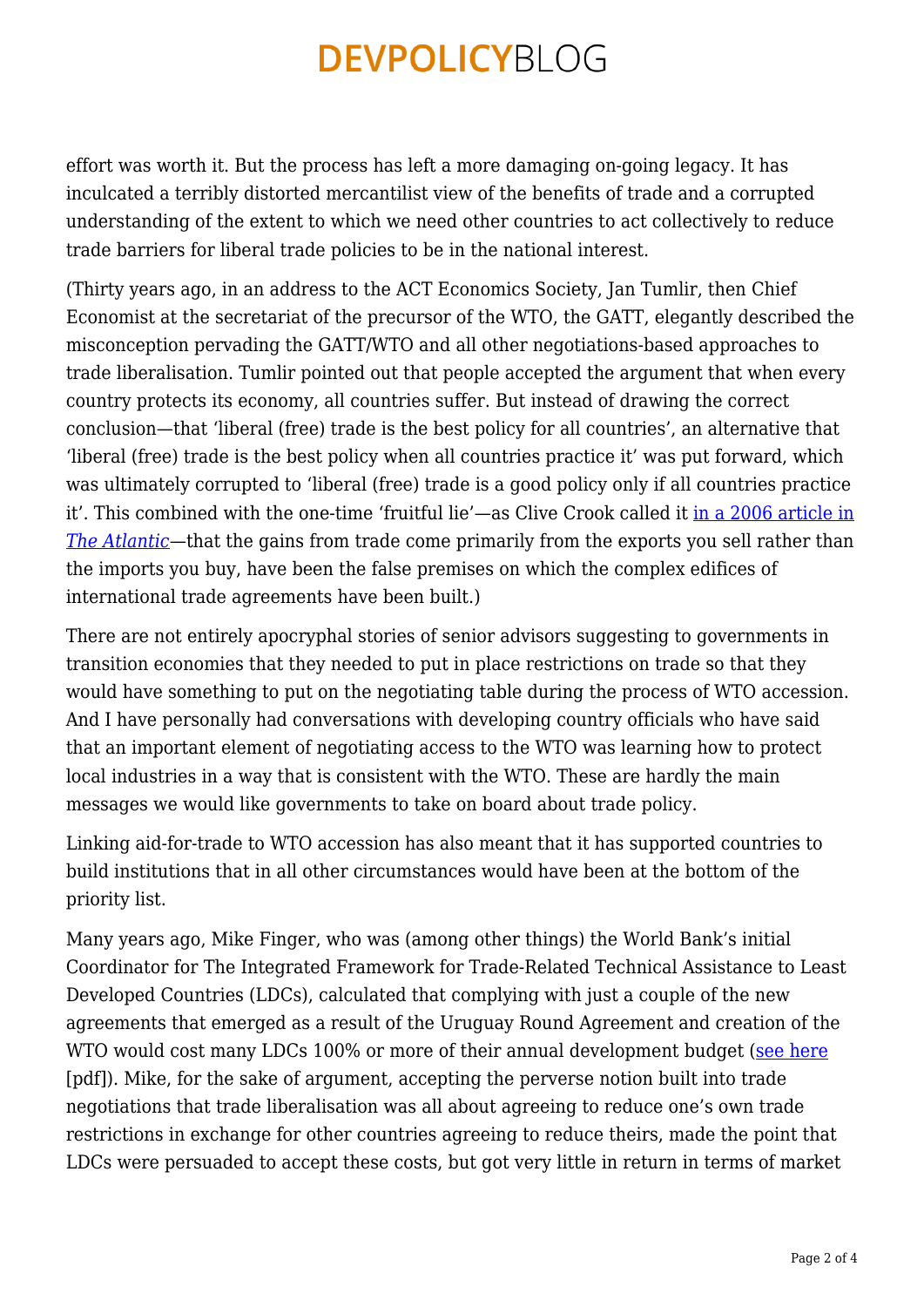access in areas that really mattered to them. Much aid-for-trade has been targeted at assisting LDCs bear these costs, which might make sense if implementing the agreements was beneficial. But it is hard to see, for example, that putting in place a system to protect intellectual property rights is a priority in countries which have a really poor system for protecting rights to real property.

Other assistance has been targeted at helping to negotiate and implement bilateral trade agreements: the United State and the European Union have been very active in this arena, but has this assistance helped recipients reap the gains from trade? One not entirely cynical observation is that it has been designed more to teach developing countries favoured methods of restricting trade and enlisting local bureaucratic support for accepting these methods (for example, use of anti-dumping assistance, application of sanitary and phytosanitary approaches to restricting trade in agricultural products). At the very least, it has often been targeted at helping countries deal with rules of origin to take advantage of trade preferences: surely one of the dottiest consequences of non-multilateral trade agreements.

The real tragedies of much aid-for-trade have occurred where it has:

- obscured the fact that for many LDCs the big gains came from their unilateral reforms of trade and investment regimes, and that engagement with the international trade policy architecture has seldom come close to delivering benefits of that magnitude; and
- exacerbated the problem that interacting with the international trade architecture, negotiating trade agreements and engaging with the WTO diverts scarce human resources in LDC governments away from doing much more important things.

This is not to say that all aid-for-trade has been bad: it is just that where it has perpetuated a misunderstanding of where the gains from trade come from, and has not been aligned with an honest assessment of the legislative and institutional priorities of developing countries, it has done damage. A [recent ODI assessment of aid-for-trade](http://www.odi.org.uk/sites/odi.org.uk/files/odi-assets/publications-opinion-files/7793.pdf) suggests that it works best when it is targeted at reducing the costs of trading (for example, helping with investment in infrastructure, improving trade facilitation and strengthening value chains) and addresses binding constraints to growth. The report also suggests that work at the regional level can be beneficial, when it works in areas such as overcoming physical barriers to trade flows. These seem like reasonable rules of thumb to use when assessing aid-fortrade initiatives. It is a shame that so much aid-for-trade doesn't conform to them.

*[Bob Warner](http://www.crawford.anu.edu.au/crawford_people/content/view.php?name=Warner&id=1421) is Director, Pacific Research Partnerships at the [Crawford School of Public](http://crawford.anu.edu.au/) [Policy](http://crawford.anu.edu.au/). He has spent much of his career advising governments on integration and trade*